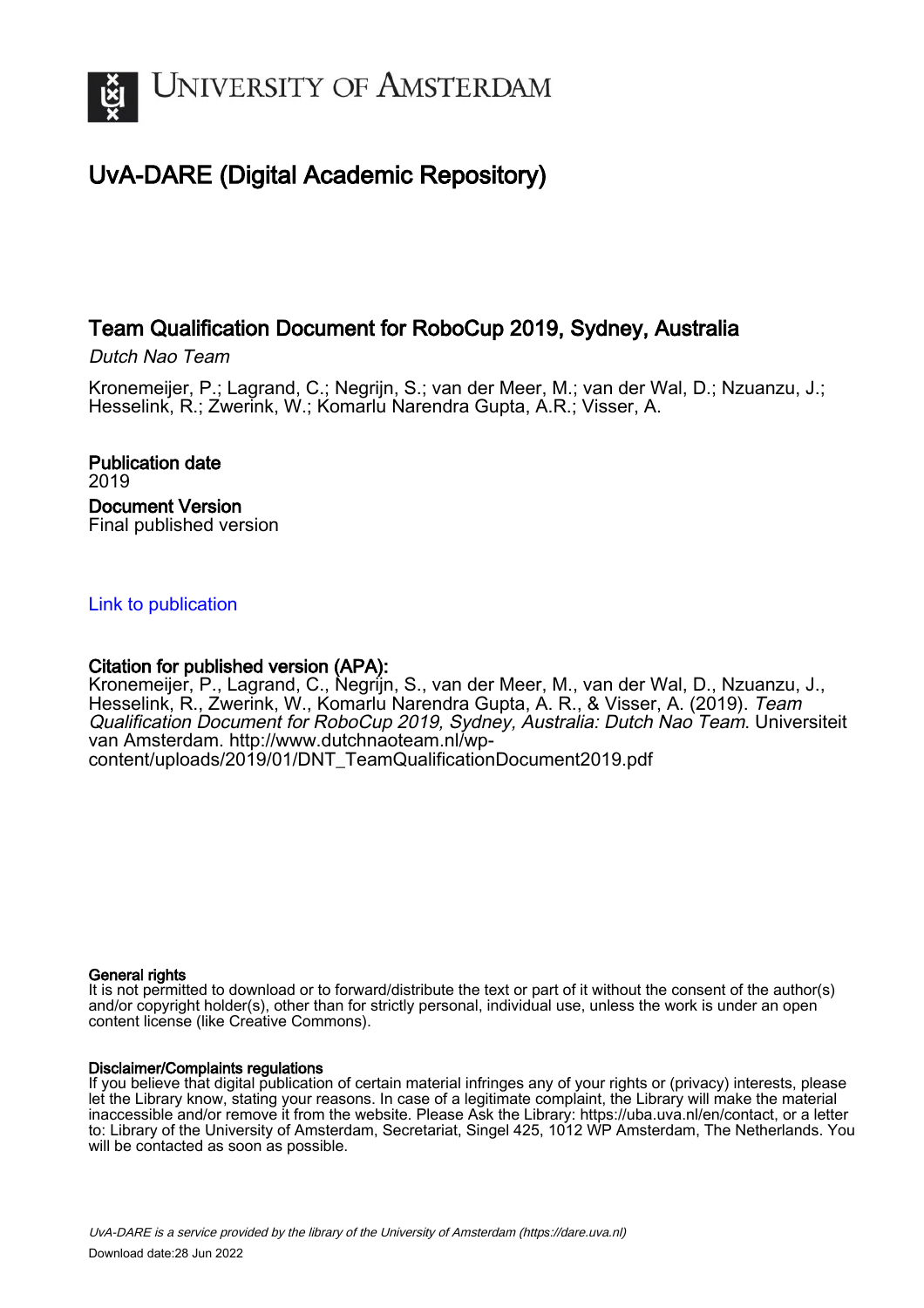# Team Qualification Document for RoboCup 2019 Sydney, Australia Dutch Nao Team

<http://www.dutchnaoteam.nl> **Intelligent Robotics Lab** UNIVERSITEIT VAN AMSTERDAM TAH NAO **TEAM** 

Pieter Kronemeijer, Caitlin Lagrand, Sébastien Negrijn, Michiel van der Meer, Douwe van der Wal, Jier Nzuanzu, Rob Hesselink, Wouter Zwerink, Akash Raj Komarlu Narendra Gupta, and Arnoud Visser January 16, 2019

# 1 Team Information

This is the qualification document for the Dutch Nao Team with Pieter Kronemeijer and Caitlin Lagrand as its team leaders. The team consists of twelve master students, two bachelor students, one alumnus and one staff member from the University of Amsterdam, The Netherlands. In the last nine years the team has bought 19 Nao robots, although not all of them are operational anymore. The team currently has two V6 robots, but has the intention to buy at least two more before the upcoming RoboCup. The qualification video is available on our YouTube channel<sup>[1](#page-1-0)</sup>. A research report [\[1\]](#page-5-0) describing the technical details of the team's work for RoboCup 2018, has previously been published on our website<sup>[2](#page-1-1)</sup>.

# 2 Mixed Teams

For this year, the team still wants to focus on extending its framework with modules such as localisation and team communication, which are necessary to play football with the other teams. Therefore, the Dutch Nao Team is not interested in participating in the Mixed Team competition this year. However, the team is interested in joining the Mixed Team competition in future RoboCup events.

<span id="page-1-0"></span><sup>1</sup> <https://youtu.be/dOELK0FmX90>

<span id="page-1-1"></span><sup>2</sup> <http://www.dutchnaoteam.nl/en/publications>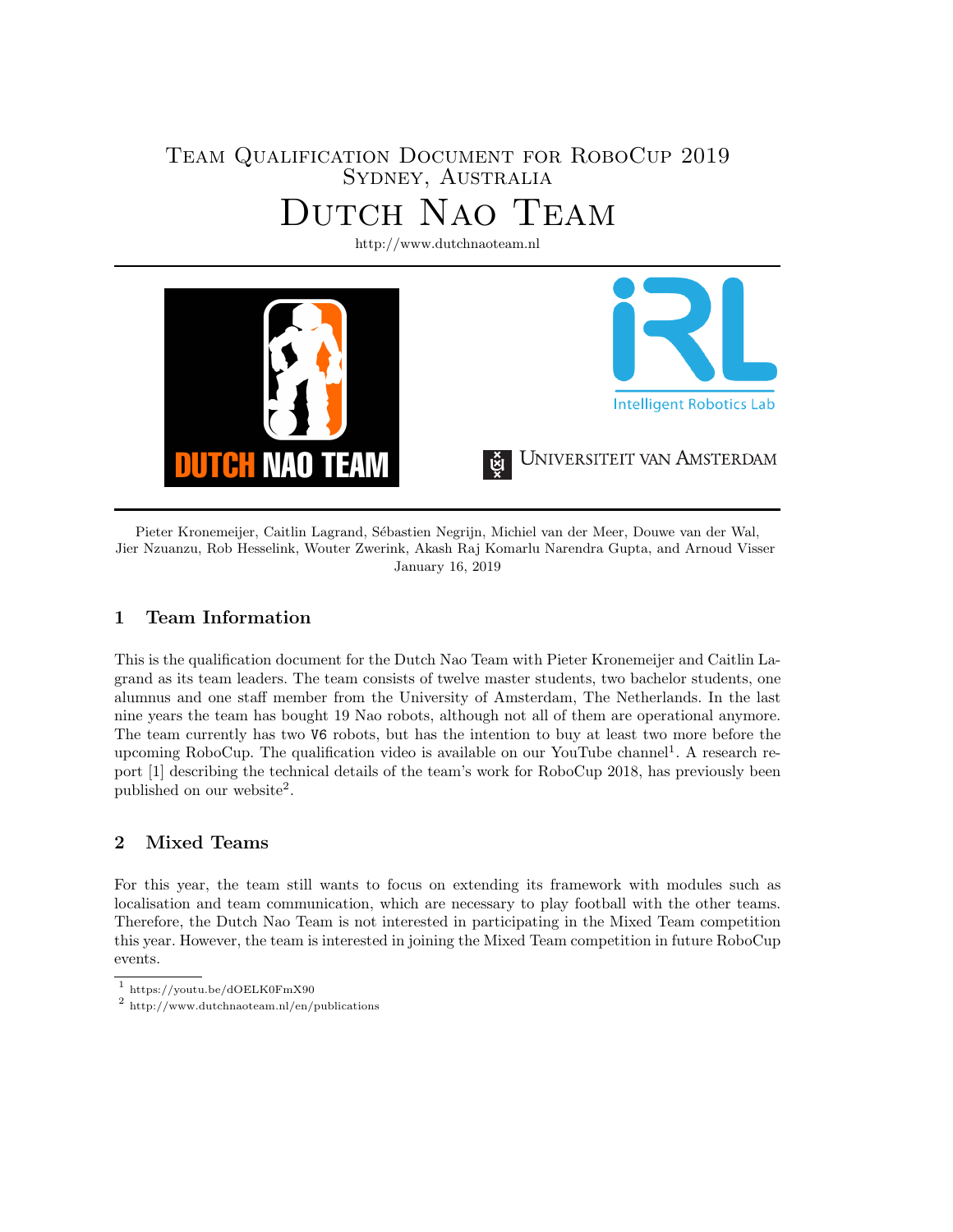## 3 Code Usage

Before 2013, the team maintained their own framework in Python. In 2013, the team switched to use Berlin United's code base (then called  $NaoTH$ ). Due to the lack of documentation provided with the framework, the team decided to use *B-Human's* framework for the competitions in 2014 and 2015.

In 2016, the team started implementing a custom framework based on ROS<sup>[3](#page-2-0)</sup> [\[2\]](#page-5-1). However, the team did not enter the competition with this framework since experiments showed that running a ROS core node and image publishing nodelet results in a frame rate of approximately 5 Hz, without any further processing. This was deemed too low for usage in RoboCup competition, so in the 2016 RoboCup competitions  $B$ -Human's 2015 code release<sup>[4](#page-2-1)</sup> was used, extended with our own behaviour engine [\[3\]](#page-5-2) and ball detector [\[4\]](#page-5-3).

From April 2017 onward, the team has been using its own framework. The decision to start a new framework was made to provide the team with a codebase it fully understands and is documented in a way that is understandable for all members of the team, new and old. By creating an own framework, the team has gotten a better understanding of all components required to go from sensor values to high level actions. Ultimately, every team member should be able to largely understand its inner workings and feel comfortable with it. Our new framework is based on messages sent between modules, where each module represents one algorithm handling a task in the football playing robot. Each message shared between modules contains a representation. The system uses a message naming convention comparable to the ROS messaging system, which makes it easy to use for developers that have some experience with ROS.

So far, the team has noticed that despite the obvious drawbacks of having to recreate basic functionality, the educational value of our new framework has increased the motivation of (newer) team members and has had a positive impact on the overall productivity. A code release is planned when all basic functionality has been implemented and tested thoroughly.

Due to the large impact of the walking performance, the walking engine of BHuman<sup>[5](#page-2-2)</sup> based on rUNSWift's walking engine<sup>[6](#page-2-3)</sup> has been fully integrated into the framework because of its proven stability.

## 4 History

The predecessor of the Dutch Nao Team was the Dutch Aibo Team [\[5\]](#page-5-4). The Dutch Nao Team debuted in the Standard Platform League (SPL) competition at the German Open 2010 [\[6\]](#page-5-5). Since their founding, the Dutch Nao Team has been qualified for the world cup competitions in Istanbul [\[7\]](#page-5-6), Mexico City [\[8\]](#page-5-7), Eindhoven [\[9\]](#page-5-8), João Pessoa [\[10\]](#page-5-9), Leipzig [\[2\]](#page-5-1), Nagoya [\[11\]](#page-6-0) and Montreal [\[12\]](#page-6-1).

Besides the major RoboCup events, we have attended multiple GermanOpens, IranOpens, the Humanoid Soccer School 2013, the Mediterranean Open 2011, the Colombia Robotics week, Tech-Fest 2015<sup>[7](#page-2-4)</sup>, the European Open 2016, the Robotic Hamburg Open Workshop 2016, 2017 and 2018. At the Benelux Conference on Artificial Intelligence 2016 the team received the award for best

<span id="page-2-0"></span><sup>3</sup> <http://www.ros.org>

<span id="page-2-1"></span> $^4$  2015 release: <https://github.com/bhuman/BHumanCodeRelease/tree/1fd87519e2bbb3ccbb5f288980438b692629f7c1>

<span id="page-2-2"></span><sup>5</sup> <https://github.com/bhuman/BHumanCodeRelease/tree/coderelease2017>

<span id="page-2-3"></span><sup>6</sup> <https://github.com/UNSWComputing/rUNSWift-2016-release>

<span id="page-2-4"></span><sup>7</sup> TechFest is Asia's largest science and technology fair with more than 165,000 people attending: [http:](http://techfest.org) [//techfest.org](http://techfest.org)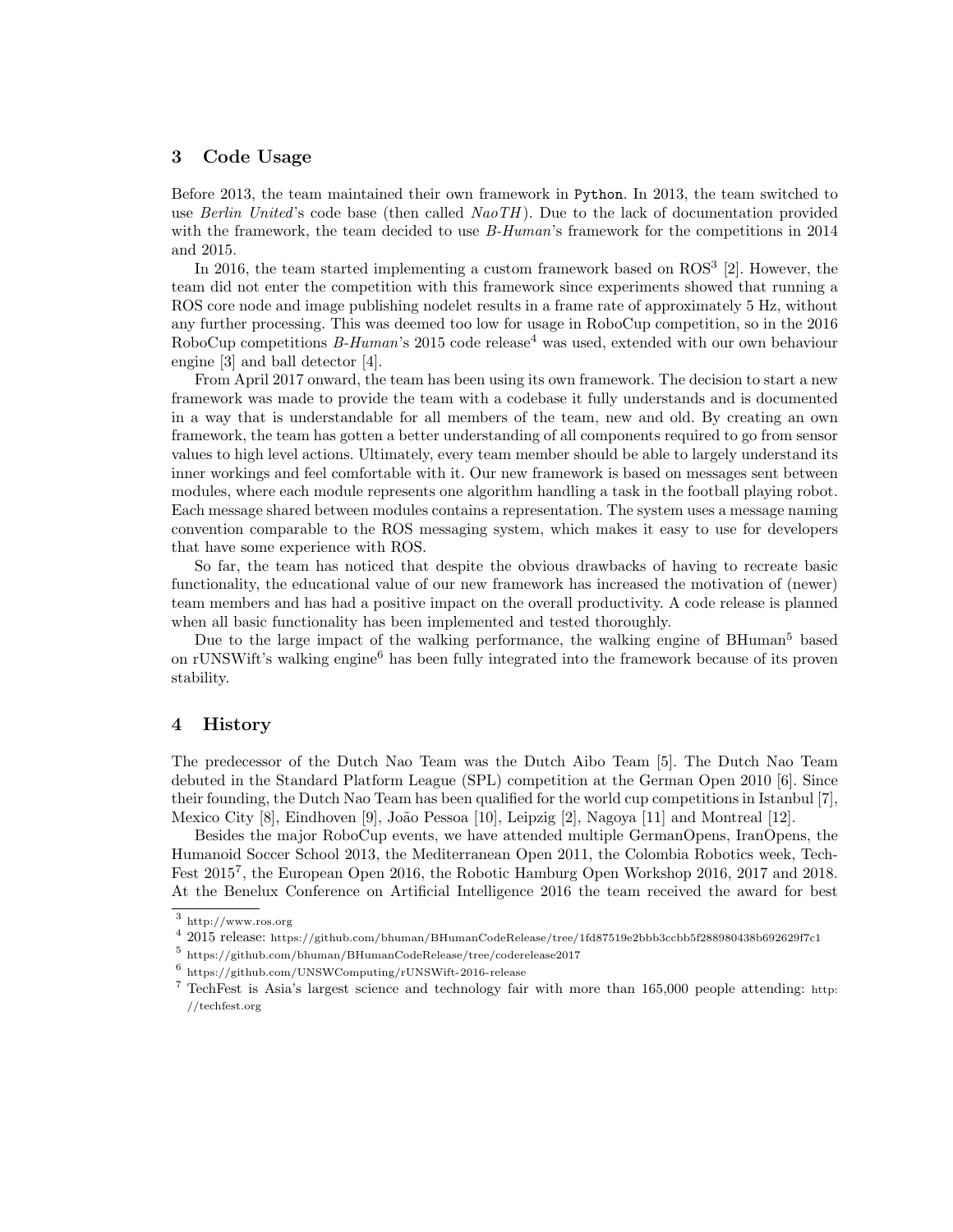demonstration [\[13\]](#page-6-2), at the Iran Open 2017 the team received the Award in the Open Challenge with a presentation on our behaviour engine.

The results from 2017 onward in major RoboCup competitions are presented in Table [1a.](#page-3-0) In Montreal, we ended second in our first round robin pool and fourth in our second round robin pool. Table [1b](#page-3-0) shows the scores for the open competitions.

<span id="page-3-0"></span>

| Year Round                             | Opponent                 | Score |
|----------------------------------------|--------------------------|-------|
| 2017 Round Robin Luxembourg United 0:0 |                          |       |
|                                        | Aztlan                   | 0:0   |
| Second round Nomadz                    |                          | 0:1   |
|                                        | JoiTech                  | 1:1   |
| 2018 Round Robin Aztlan                |                          | 0:0   |
|                                        | Naova                    | 0:0   |
|                                        | Second round NTU RoboPAL | 0:2   |
|                                        | Naova                    | 0:2   |
|                                        | Unbeatables              | 0:0   |
|                                        |                          |       |

| <b>Year Competition Opponent Score</b> |              |     |
|----------------------------------------|--------------|-----|
| 2017 Iran Open                         | <b>HTWK</b>  | 0:7 |
|                                        | MRL          | 0:3 |
|                                        | <b>HULKs</b> | 0:0 |
|                                        | SRC          | 0:0 |
| 2018 Iran Open                         | <b>HTWK</b>  | 0:7 |
|                                        | MRL          | 0:0 |
|                                        | <b>HULKs</b> | 0:5 |

(a) Game scores for RoboCup 2017 and 2018.

(b) Game scores for open competitions since 2017.

Table 1: Game scores for the Dutch Nao Team in different competitions.

Although not visible in the scores, the field play has improved a lot, resulting in games with a lot of ball possession. Yet, without localisation scoring is difficult. The Dutch Nao Team will come well prepared to the competition in Sydney: in December 2018 the Dutch Nao Team attended the RoHOW<sup>[8](#page-3-1)</sup>, and we are planning to participate in RoDeo 201[9](#page-3-2)<sup>9</sup>.

#### 5 Impact

During the participation in the RoboCup, the Dutch Nao Team has provided its support or resources in a number of bachelor & master theses [\[14,](#page-6-3)[15,](#page-6-4)[16,](#page-6-5)[17\]](#page-6-6) and projects that lead to publications on a large variety of topics [\[18](#page-6-7)[,19\]](#page-6-8). At the Maastricht University, a PhD thesis is finished [\[20\]](#page-6-9) based on e.g. a paper on learning a more stable gait [\[21\]](#page-6-10), compared to the energy efficient gait from earlier work [\[22\]](#page-6-11). In an honours project a comparison was made on ball detection with classical image processing versus modern deep learning techniques [\[23\]](#page-6-12). The Dutch Nao Team extended the application of the Nao robot to the @Home league of the RoboCup: the Nao robot was used to help in a kitchen environment by finding a tomato and grabbing it from a table [\[24,](#page-6-13)[18\]](#page-6-7). Finally, the Dutch Nao Team has made the penalty shootout situation into a standalone demonstration [\[13\]](#page-6-2) which it premiered at the Benelux Conference on Artificial Intelligence  $2016^{10}$  $2016^{10}$  $2016^{10}$  and won the first prize for best demonstration.

Earlier the Dutch Nao Team has published papers in the International Conference on Advanced Robotics [\[25\]](#page-6-14), the Performance Metrics for Intelligent Systems Workshop [\[26\]](#page-6-15), the RoboCup

<span id="page-3-1"></span> $^8$  See <https://www.rohow.de/2018/en/teams.html>

<span id="page-3-3"></span><span id="page-3-2"></span><sup>9</sup> <https://naodevils.de/rodeo>

 $^{10}\,$ <http://bnaic2016.cs.vu.nl>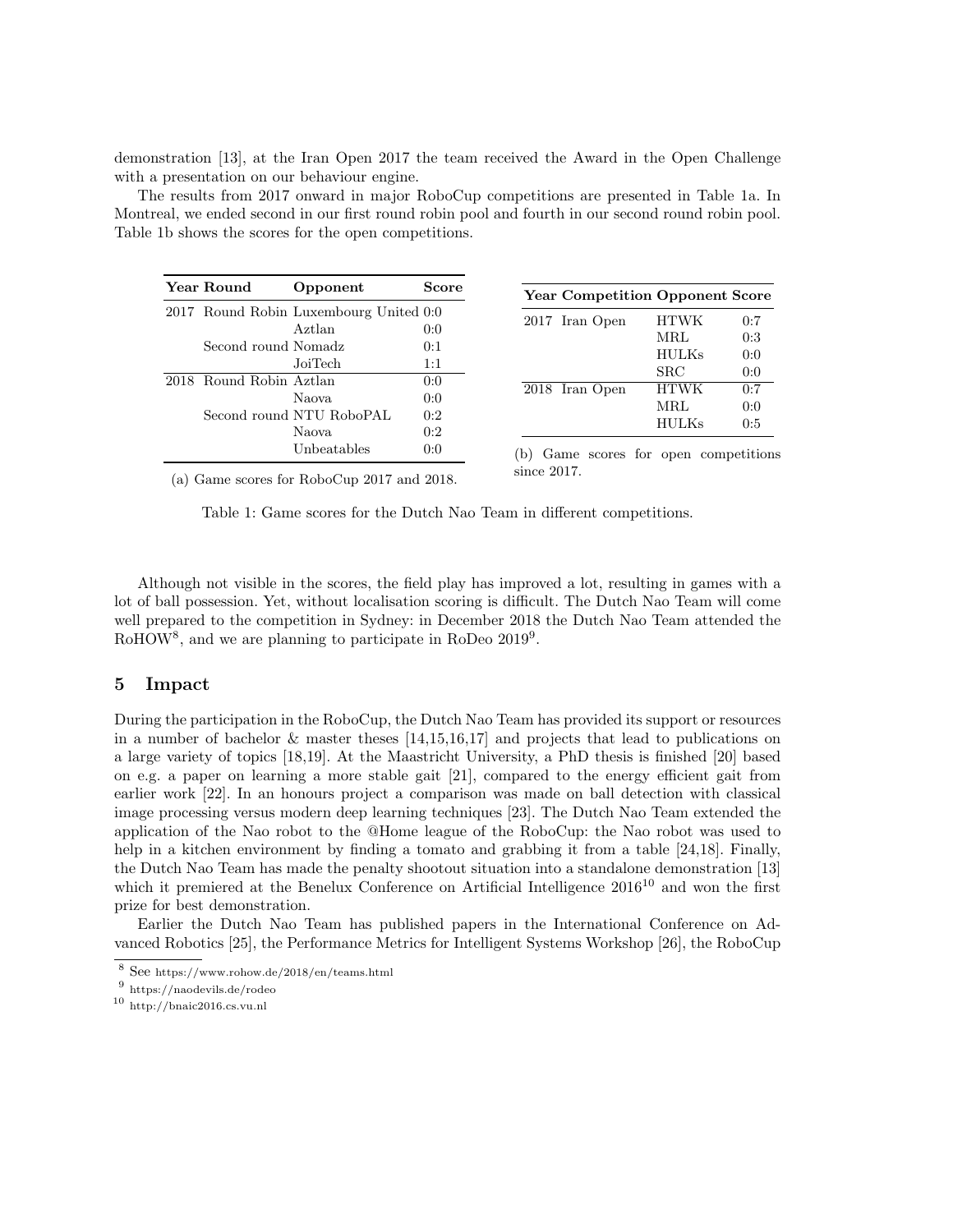IranOpen Symposium [\[27\]](#page-6-16), the RoboCup Symposium [\[28\]](#page-6-17) and the international conferences as International Conference on Autonomous Robot Systems and Competitions [\[24\]](#page-6-13).

Besides the Dutch Nao Team, the Intelligent Robotics  $Lab<sup>11</sup>$  $Lab<sup>11</sup>$  $Lab<sup>11</sup>$  of the University of Amsterdam also had a team called  $UvA@Home$  that competed in the Standard Platform League of the @Home league with the SoftBank Robotics Pepper robot [\[29\]](#page-6-18). Both the Pepper and the Nao robots work with the same operating system, allowing both teams to exchange knowledge in order to benefit each other. The Dutch Nao Team also proposed and supervised RoboCup related projects for a course of the Artificial Intelligence bachelor at the University of Amsterdam.

Furthermore, the last year the team has been working on the following techniques:

#### 5.1 Line Detection

To detect lines, grayscale images are scaled down and thresholded to a binary image. Edges are found in the binary image using a fast approximation of the canny edge filter. Finally lines are found using an OpenCV implementation of a fast line detector [\[30\]](#page-6-19). This method has proven fast enough for the framework, but requires calibration at each venue. The Dutch Nao Team therefore plans to implement a method based on the adaptive field detection to achieve lighting invariant line detection [\[31\]](#page-6-20).

#### 5.2 Localisation

To determine the position of the robot on the field, a particle filter [\[32\]](#page-6-21) has been implemented. By updating the position of the particles based on the supposed sensed movement of the robot, and scoring the particles based on the visual cues from lines our robots are now able take action based on their position. By resampling particles with a low score and using a-priori knowledge about the game, our method to localise the robot is able to recover from lost positions over time.

#### 5.3 Interface

The newly added interface allows for high-level interaction with the DNT framework. The interface includes the results from ball detection, current position estimates from the localisation module, lines detected and will soon include behaviour states. The interface has shown to be very beneficial in debugging, testing and optimising modules.

#### 5.4 Forward Kinematics

Before the RoboCup 2018 the team did not make use of forward kinematics while playing football. This year, the team created its own forward kinematics module, inspired by [\[33\]](#page-6-22). This module is currently used to determine the position of the camera in world coordinates in real time. With a known camera position, visual game elements such as lines and balls are converted from image coordinates to world coordinates to aid the localisation and behaviour methods.

<span id="page-4-0"></span> $^{11}\,$ <http://www.intelligentroboticslab.nl>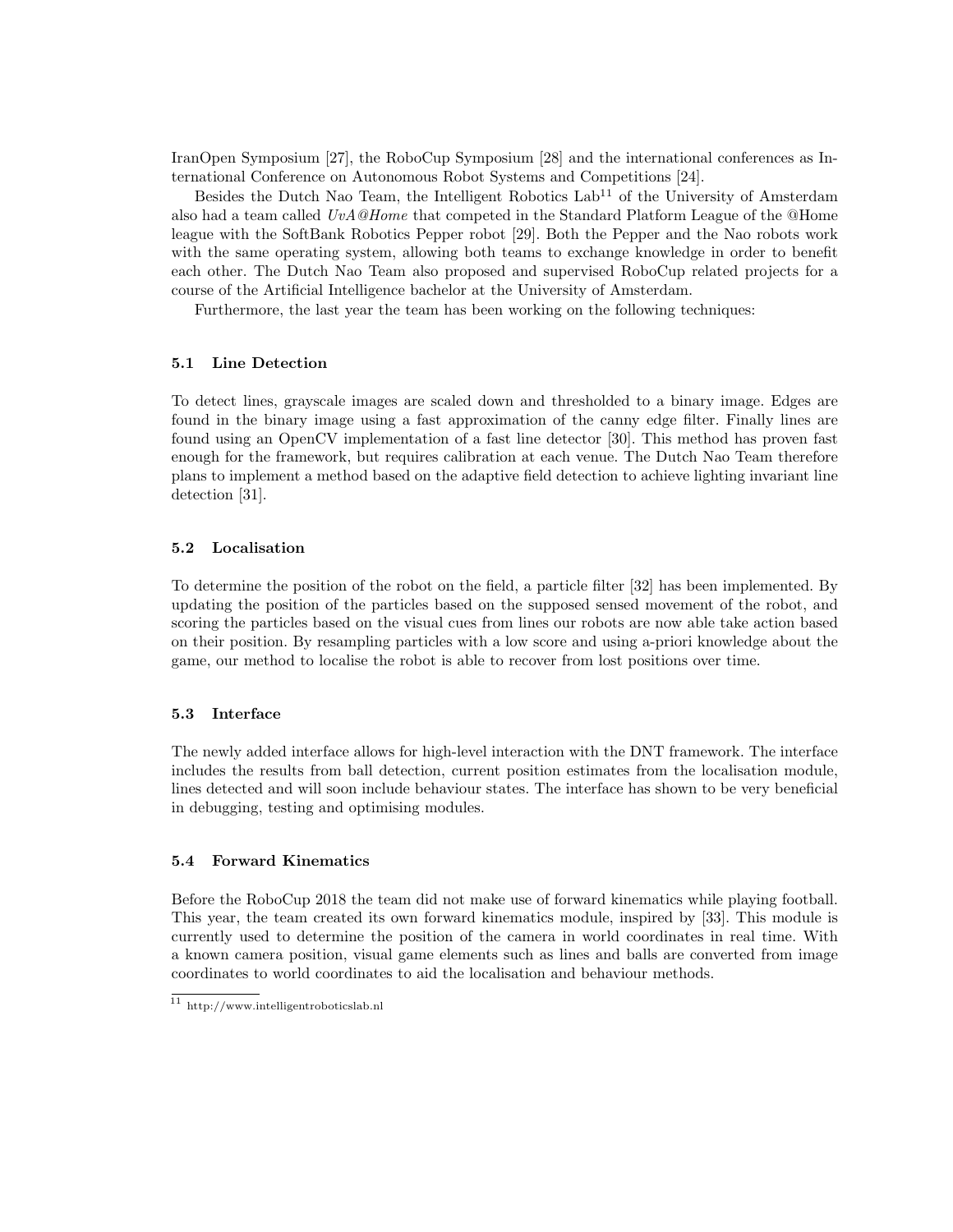#### 5.5 Nao version 6

The University of Amsterdam has given the Dutch Nao Team access to two Nao V6 robots. This robot has multiple changes compared to the older versions, such as different hardware and changes to the NAOqi framework. Our framework has been made compatible with these changes and can be run on both V5 and V6 systems. Before the RoboCup, we hope to be able to exploit the faster hardware of the Nao V6 robot to improve the performance of existing modules. One such improvement would be the use of deep learning in perception modules.

### 6 Other

Besides working on robot football, the Dutch Nao Team gives many lectures about robotics and AI, and demonstrations of autonomous football at companies and schools throughout the year. This spreads knowledge about robotics and AI and is a way for the Dutch Nao Team to fund the trip to the RoboCup. After RoboCup 2016 a foundation was started to allow for transparent financial communication.

### References

- <span id="page-5-0"></span>1. Lekanne gezegd Deprez, H., van der Wal, D., Kronemeijer, P., van der Meer, M., Petrini, L., Groot, T., Nzuanzu, J., Lagrand, C.: Dutch Nao Team - Technical Report. Technical report, University of Amsterdam (December 2018)
- <span id="page-5-1"></span>2. de Kok, P., Negrijn, S., Karaalioğlu, M., Lagrand, C., van der Meer, M., Gerbscheid, J., Groot, T., Visser, A.: Dutch Nao Team Team Qualification Document for RoboCup 2016 - Leipzig, Germany (November 2014)
- <span id="page-5-2"></span>3. Lagrand, C., van der Meer, M., Gerbscheid, J., Groot, T., Negrijn, S., de Kok, P.: Dutch nao team technical report. Technical report, Universiteit van Amsterdam, FNWI (October 2016)
- <span id="page-5-3"></span>4. van der Wal, D., Kronemeijer, P., Lagrand, C.: Dutch nao team - technical report. Technical report, University of Amsterdam (2017)
- <span id="page-5-4"></span>5. Oomes, S., Jonker, P., Poel, M., Visser, A., Wiering, M.: Dutch aibo team at robocup 2004. In: Proceedings CD of the 8th RoboCup International Symposiums. (July 2004)
- <span id="page-5-5"></span>6. Visser, A., Iepsma, R., van Bellen, M., Gupta, R.K., Khalesi, B.: Dutch Nao Team - Team Description Paper - Standard Platform League - German Open 2010 (January 2010)
- <span id="page-5-6"></span>7. Verschoor, C., ten Velthuis, D., Wiggers, A., Cabot, M., Keune, A., Nugteren, S., van Egmond, H., van der Molen, H., Rozeboom, R., Becht, I., de Jonge, M., Pronk, R., Kooijman, C., Visser, A.: Dutch Nao Team – Team Description for RoboCup 2011 - Istanbul. In: Proceedings CD of the 15th RoboCup Symposium. (January 2011)
- <span id="page-5-7"></span>8. Verschoor, C., ten Velthuis, D., Wiggers, A., Cabot, M., Keune, A., Nugteren, S., van Egmond, H., van der Molen, H., Rozeboom, R., Becht, I., de Jonge, M., Pronk, R., Kooijman, C., Visser, A.: Dutch Nao Team – Team Description for RoboCup 2012 - Mexico City. In: Proceedings CD of the 16th RoboCup Symposium. (June 2012)
- <span id="page-5-8"></span>9. de Kok, P., Girardi, N., Gudi, A., Kooijman, C., Methenitis, G., Negrijn, S., Steenbergen, N., ten Velthuis, D., Verschoor, C., Wiggers, A., Visser, A.: Team Description for RoboCup 2013 in Eindhoven, the Netherlands. Proceedings of the 17th RoboCup International Symposium (May 2013)
- <span id="page-5-9"></span>10. de Kok, P., ten Velthuis, D., Backer, N., van Eck, J., Voorter, F., Visser, A., Thomas, J., Delgado Lopes, G., Ras, G., Roos, N.: Dutch Nao Team team description for RoboCup 2014 - João Pessoa, Brasil (June 2014)